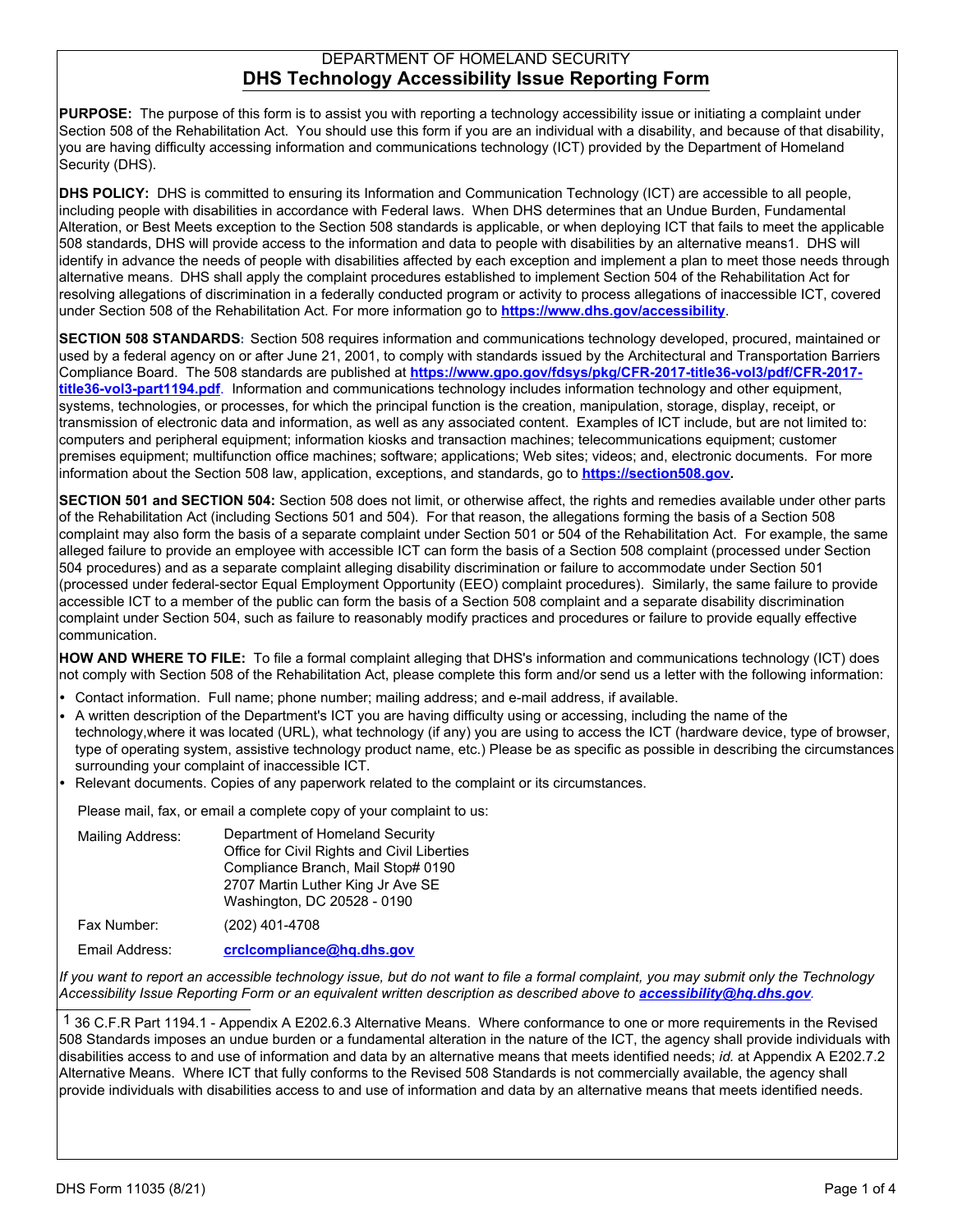| DEPARTMENT OF HOMELAND SECURITY<br><b>DHS Technology Accessibility Issue Reporting Form</b>                                                                                                                                                                                                                                            |                                                         |  |
|----------------------------------------------------------------------------------------------------------------------------------------------------------------------------------------------------------------------------------------------------------------------------------------------------------------------------------------|---------------------------------------------------------|--|
| 1. Please identify the person who was unable to access technology provided by the Department of Homeland<br>Security.                                                                                                                                                                                                                  |                                                         |  |
| Name:                                                                                                                                                                                                                                                                                                                                  | Alien Registration Number (if applicable):              |  |
| Address:                                                                                                                                                                                                                                                                                                                               |                                                         |  |
| City:                                                                                                                                                                                                                                                                                                                                  |                                                         |  |
| State:                                                                                                                                                                                                                                                                                                                                 |                                                         |  |
| Zip:                                                                                                                                                                                                                                                                                                                                   |                                                         |  |
| Daytime Phone Number:                                                                                                                                                                                                                                                                                                                  |                                                         |  |
| Email Address:                                                                                                                                                                                                                                                                                                                         |                                                         |  |
| Agency or DHS Component (if applicable):                                                                                                                                                                                                                                                                                               |                                                         |  |
| 2. If you are filing out this form on behalf of a person seeking assistance, provide the following<br>information. If not applicable, skip to question 4.                                                                                                                                                                              |                                                         |  |
| Name, Title, Organization:                                                                                                                                                                                                                                                                                                             |                                                         |  |
| Address:                                                                                                                                                                                                                                                                                                                               |                                                         |  |
| City:                                                                                                                                                                                                                                                                                                                                  |                                                         |  |
| State:                                                                                                                                                                                                                                                                                                                                 |                                                         |  |
| Zip:                                                                                                                                                                                                                                                                                                                                   |                                                         |  |
| Daytime Phone Number:                                                                                                                                                                                                                                                                                                                  |                                                         |  |
| Email Address:                                                                                                                                                                                                                                                                                                                         |                                                         |  |
| 3. Please explain your relationship to any person(s) identified in question #2.                                                                                                                                                                                                                                                        |                                                         |  |
|                                                                                                                                                                                                                                                                                                                                        |                                                         |  |
| 4. Are you a current DHS employee or contractor? [In question 4 through the end of this form, "you" and "your"<br>refer to the person requesting assistance.]                                                                                                                                                                          |                                                         |  |
| No<br>Yes                                                                                                                                                                                                                                                                                                                              |                                                         |  |
| 5. Please identify what technology(s) you want to report an accessibility problem for (check all that apply):<br>Website<br>Online Web Application<br>Electronic Communication (example: email, online chat, phone call)<br><b>Electronic Document or Form</b><br>Multimedia (example: Video, recorder or live events, webinar, audio) | Kiosk<br>Mobile Technology<br>Video Technology<br>Other |  |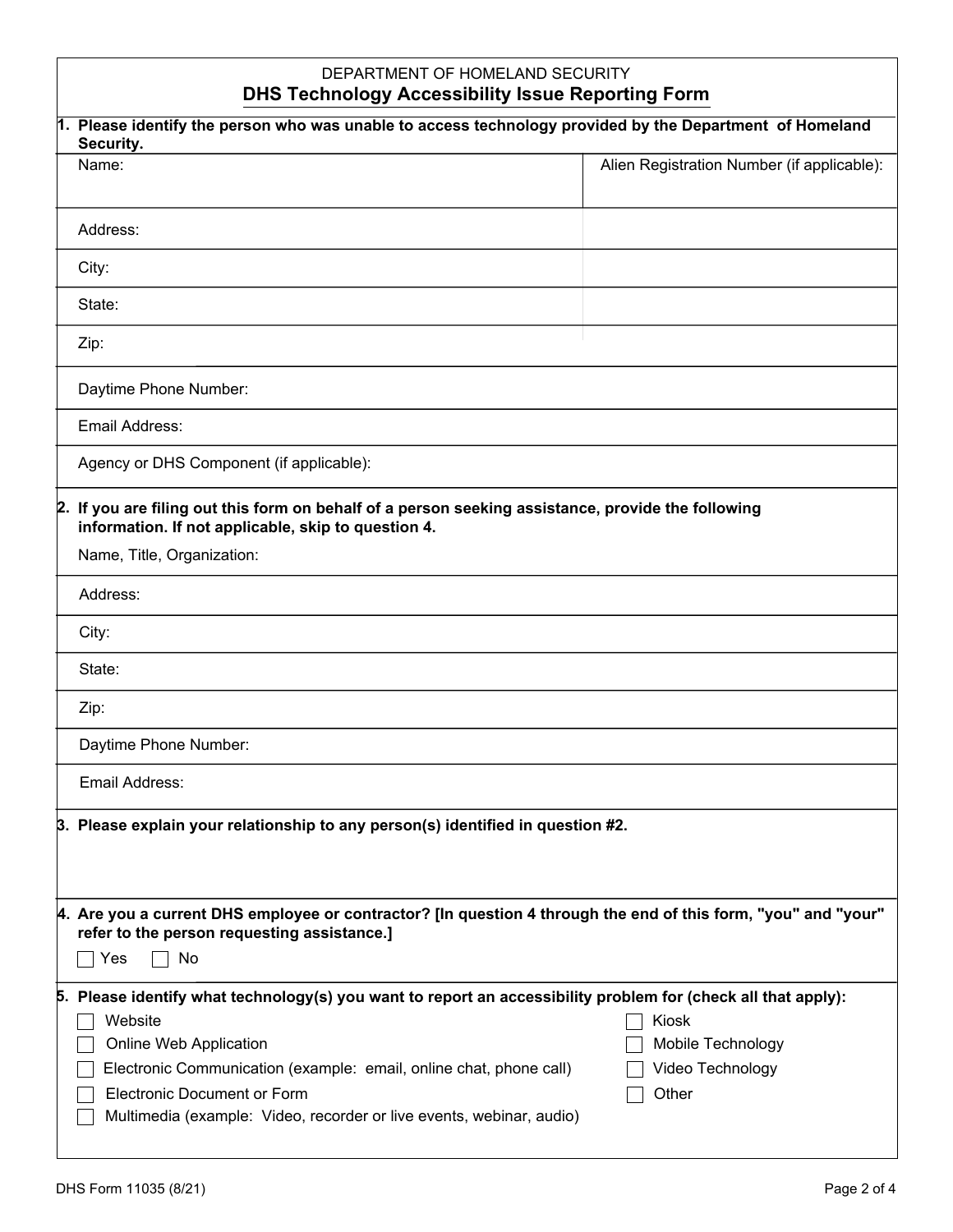## DEPARTMENT OF HOMELAND SECURITY **DHS Technology Accessibility Issue Reporting Form**

| 6. Provide the name and location of the technology. (Example: website or application name and URL, Form<br>number, printer name and physical location, detention facility etc.)                                                                                                                                                                                                                                                                                                                                                                                                                                                                                                                                                         |                                                                                                                                                                                                                                                                                                                                                                                                                                                                                                                                                                                                                                                                                                                                                                                                                                                                                                                          |  |
|-----------------------------------------------------------------------------------------------------------------------------------------------------------------------------------------------------------------------------------------------------------------------------------------------------------------------------------------------------------------------------------------------------------------------------------------------------------------------------------------------------------------------------------------------------------------------------------------------------------------------------------------------------------------------------------------------------------------------------------------|--------------------------------------------------------------------------------------------------------------------------------------------------------------------------------------------------------------------------------------------------------------------------------------------------------------------------------------------------------------------------------------------------------------------------------------------------------------------------------------------------------------------------------------------------------------------------------------------------------------------------------------------------------------------------------------------------------------------------------------------------------------------------------------------------------------------------------------------------------------------------------------------------------------------------|--|
|                                                                                                                                                                                                                                                                                                                                                                                                                                                                                                                                                                                                                                                                                                                                         |                                                                                                                                                                                                                                                                                                                                                                                                                                                                                                                                                                                                                                                                                                                                                                                                                                                                                                                          |  |
| 7. Describe the issue. Please provide as much detail as possible.                                                                                                                                                                                                                                                                                                                                                                                                                                                                                                                                                                                                                                                                       |                                                                                                                                                                                                                                                                                                                                                                                                                                                                                                                                                                                                                                                                                                                                                                                                                                                                                                                          |  |
| 8. When did you encounter the problem?                                                                                                                                                                                                                                                                                                                                                                                                                                                                                                                                                                                                                                                                                                  |                                                                                                                                                                                                                                                                                                                                                                                                                                                                                                                                                                                                                                                                                                                                                                                                                                                                                                                          |  |
|                                                                                                                                                                                                                                                                                                                                                                                                                                                                                                                                                                                                                                                                                                                                         | 9. Identify what types of assistive technology you are using, if any (optional):                                                                                                                                                                                                                                                                                                                                                                                                                                                                                                                                                                                                                                                                                                                                                                                                                                         |  |
| Screen Reader                                                                                                                                                                                                                                                                                                                                                                                                                                                                                                                                                                                                                                                                                                                           | <b>Braille Device</b>                                                                                                                                                                                                                                                                                                                                                                                                                                                                                                                                                                                                                                                                                                                                                                                                                                                                                                    |  |
| Screen Magnifier                                                                                                                                                                                                                                                                                                                                                                                                                                                                                                                                                                                                                                                                                                                        | None                                                                                                                                                                                                                                                                                                                                                                                                                                                                                                                                                                                                                                                                                                                                                                                                                                                                                                                     |  |
| <b>Voice Dictation</b>                                                                                                                                                                                                                                                                                                                                                                                                                                                                                                                                                                                                                                                                                                                  |                                                                                                                                                                                                                                                                                                                                                                                                                                                                                                                                                                                                                                                                                                                                                                                                                                                                                                                          |  |
| 10. Specify the name and version of the assistive technology.                                                                                                                                                                                                                                                                                                                                                                                                                                                                                                                                                                                                                                                                           |                                                                                                                                                                                                                                                                                                                                                                                                                                                                                                                                                                                                                                                                                                                                                                                                                                                                                                                          |  |
|                                                                                                                                                                                                                                                                                                                                                                                                                                                                                                                                                                                                                                                                                                                                         | 11. If you were accessing content provided through the web, identify what browser you were using to access                                                                                                                                                                                                                                                                                                                                                                                                                                                                                                                                                                                                                                                                                                                                                                                                               |  |
| the technology.                                                                                                                                                                                                                                                                                                                                                                                                                                                                                                                                                                                                                                                                                                                         |                                                                                                                                                                                                                                                                                                                                                                                                                                                                                                                                                                                                                                                                                                                                                                                                                                                                                                                          |  |
| Safari                                                                                                                                                                                                                                                                                                                                                                                                                                                                                                                                                                                                                                                                                                                                  | Internet Explorer                                                                                                                                                                                                                                                                                                                                                                                                                                                                                                                                                                                                                                                                                                                                                                                                                                                                                                        |  |
| Chrome                                                                                                                                                                                                                                                                                                                                                                                                                                                                                                                                                                                                                                                                                                                                  | None of the Above                                                                                                                                                                                                                                                                                                                                                                                                                                                                                                                                                                                                                                                                                                                                                                                                                                                                                                        |  |
| Firefox                                                                                                                                                                                                                                                                                                                                                                                                                                                                                                                                                                                                                                                                                                                                 |                                                                                                                                                                                                                                                                                                                                                                                                                                                                                                                                                                                                                                                                                                                                                                                                                                                                                                                          |  |
| 12. If Known, identify what platform you were using to access the technology.                                                                                                                                                                                                                                                                                                                                                                                                                                                                                                                                                                                                                                                           |                                                                                                                                                                                                                                                                                                                                                                                                                                                                                                                                                                                                                                                                                                                                                                                                                                                                                                                          |  |
| Windows                                                                                                                                                                                                                                                                                                                                                                                                                                                                                                                                                                                                                                                                                                                                 | Apple                                                                                                                                                                                                                                                                                                                                                                                                                                                                                                                                                                                                                                                                                                                                                                                                                                                                                                                    |  |
| Android                                                                                                                                                                                                                                                                                                                                                                                                                                                                                                                                                                                                                                                                                                                                 | None of the Above                                                                                                                                                                                                                                                                                                                                                                                                                                                                                                                                                                                                                                                                                                                                                                                                                                                                                                        |  |
| Notice: Section 508 complaints are to be filed with the Federal agency alleged to be in noncompliance. Department of Homeland Security shall apply<br>the complaint procedures established to implement Section 504 for resolving allegations of discrimination in a federally conducted program or activity<br>to process allegations of inaccessible ICT, to process Section 508 complaints.                                                                                                                                                                                                                                                                                                                                          |                                                                                                                                                                                                                                                                                                                                                                                                                                                                                                                                                                                                                                                                                                                                                                                                                                                                                                                          |  |
| statutes.                                                                                                                                                                                                                                                                                                                                                                                                                                                                                                                                                                                                                                                                                                                               | Section 508 does not limit the rights and remedies available under other parts of the Rehabilitation Act. Thus, when an employee or applicant files a<br>complaint under Section 508, that complaint may also constitute a separate complaint under Section 501 for disability-based discrimination, such as<br>failure to provide a reasonable accommodation. Therefore, a Section 508 complaint could be pursued both as a complaint about disability<br>discrimination or failure to accommodate, which is handled under the Equal Employment Opportunity (EEO) complaint process. Similarly, a Section<br>508 complaint by a member of the public may also constitute a complaint for disability discrimination, such as failure to reasonably modify practices<br>and procedures or failure to provide equally effective communication, under Section 504 and may be handled under both Section 504 and Section 508 |  |
| 13. I wish to initiate the following procedure(s) to address my issues(s):                                                                                                                                                                                                                                                                                                                                                                                                                                                                                                                                                                                                                                                              |                                                                                                                                                                                                                                                                                                                                                                                                                                                                                                                                                                                                                                                                                                                                                                                                                                                                                                                          |  |
| Proceed as inquiry only and request access to information and data through alternative means.                                                                                                                                                                                                                                                                                                                                                                                                                                                                                                                                                                                                                                           |                                                                                                                                                                                                                                                                                                                                                                                                                                                                                                                                                                                                                                                                                                                                                                                                                                                                                                                          |  |
| and communications technology.                                                                                                                                                                                                                                                                                                                                                                                                                                                                                                                                                                                                                                                                                                          | Initiate a formal Section 508 complaint based on inability to access information and data through DHS information                                                                                                                                                                                                                                                                                                                                                                                                                                                                                                                                                                                                                                                                                                                                                                                                        |  |
| about this complaint?                                                                                                                                                                                                                                                                                                                                                                                                                                                                                                                                                                                                                                                                                                                   | 14. Have you contacted any other DHS component or other federal, state, or local government agency or court                                                                                                                                                                                                                                                                                                                                                                                                                                                                                                                                                                                                                                                                                                                                                                                                              |  |
| $\Box$ Yes, Please list:                                                                                                                                                                                                                                                                                                                                                                                                                                                                                                                                                                                                                                                                                                                | No                                                                                                                                                                                                                                                                                                                                                                                                                                                                                                                                                                                                                                                                                                                                                                                                                                                                                                                       |  |
|                                                                                                                                                                                                                                                                                                                                                                                                                                                                                                                                                                                                                                                                                                                                         |                                                                                                                                                                                                                                                                                                                                                                                                                                                                                                                                                                                                                                                                                                                                                                                                                                                                                                                          |  |
| Date submitted to Department of Homeland Security for processing:                                                                                                                                                                                                                                                                                                                                                                                                                                                                                                                                                                                                                                                                       |                                                                                                                                                                                                                                                                                                                                                                                                                                                                                                                                                                                                                                                                                                                                                                                                                                                                                                                          |  |
| Please keep in mind that sending any sensitive or protected information to us in an unsecured email presents a risk of disclosure to, or interception by,<br>unintended third parties. Your use of email to communicate sensitive, personally identifiable information to us indicates that you acknowledge and<br>accept the possible risks associated with such communication. Please consider communicating any sensitive information by telephone, fax or mail. If<br>you have any questions about the complaint process, or if you have questions about the status of a complaint you have already filed, you may use the<br>above contact information to write, fax, or email us, or you may call us toll-free at (866) 644-8360. |                                                                                                                                                                                                                                                                                                                                                                                                                                                                                                                                                                                                                                                                                                                                                                                                                                                                                                                          |  |

## **AFTER YOU HAVE COMPLETED THIS FORM, REMOVE INSTRUCTIONS AND KEEP THEM FOR YOUR RECORDS.**